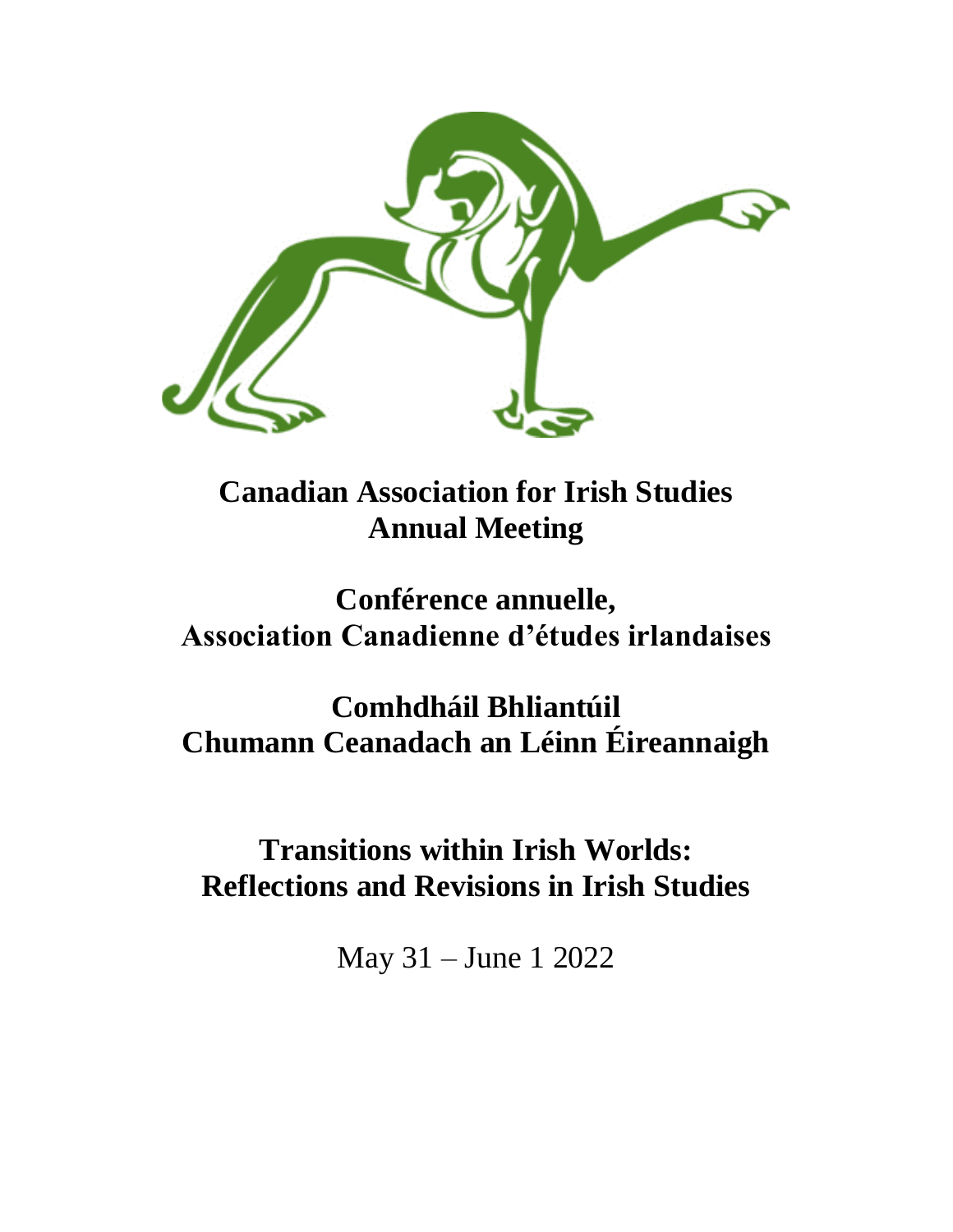

## **Online Program**

### **TUESDAY May 31st**

**9:00 a.m. – Opening Remarks by William Jenkins, CAIS President** <https://bit.ly/3wTf6gn>

**9:10 a.m. – 10:00 a.m. – Keynote Address: Joseph Mancinelli, LIUNA International V-P and Regional Manager for Central and Eastern Canada on the restoration of the former railway station (CN James Street)**

**10:00 a.m. – 11:00 a.m. – Author Laura McKenna interviewed by Michele Holmgren,** *CJIS* **Editor** <https://bit.ly/3lNQ9xB>

**11:00 a.m. – 11:15 a.m. – COFFEE BREAK**

**11:15 a.m. – 12:45 p.m.** 

**Panel 1 – The Irish Language: Policies, Plans, and Voices** <https://bit.ly/3z45oKH>

Pádraig Ó Siadhail (St Mary's University) - Teacher, soldier, rector and botanist: Irish-language voices from Apartheid-era South Africa

Pa Sheehan (University of Toronto) – New learners of Irish in Canada: ideologies and practice

Torsten Dörflinger (Johannes Gutenberg-University Mainz) - "Fan sa bhaile!" – Language Activism on Social Media in Co. Donegal's Gaeltacht Areas during the COVID-19 pandemic

#### **12:45 p.m. – 1:30 p.m. – LUNCH / BOOK NOOK with Michele Holmgren** <https://bit.ly/3Gs0Z67>

**1:30 p.m. – 2:45 p.m.**

**Marianna O'Gallagher Memorial Lecture by Dr Gavin Foster (Concordia University) 'The Irish Civil War: Centenary Perspectives on the Conflict and its Legacies'** <https://bit.ly/3PR0aYS>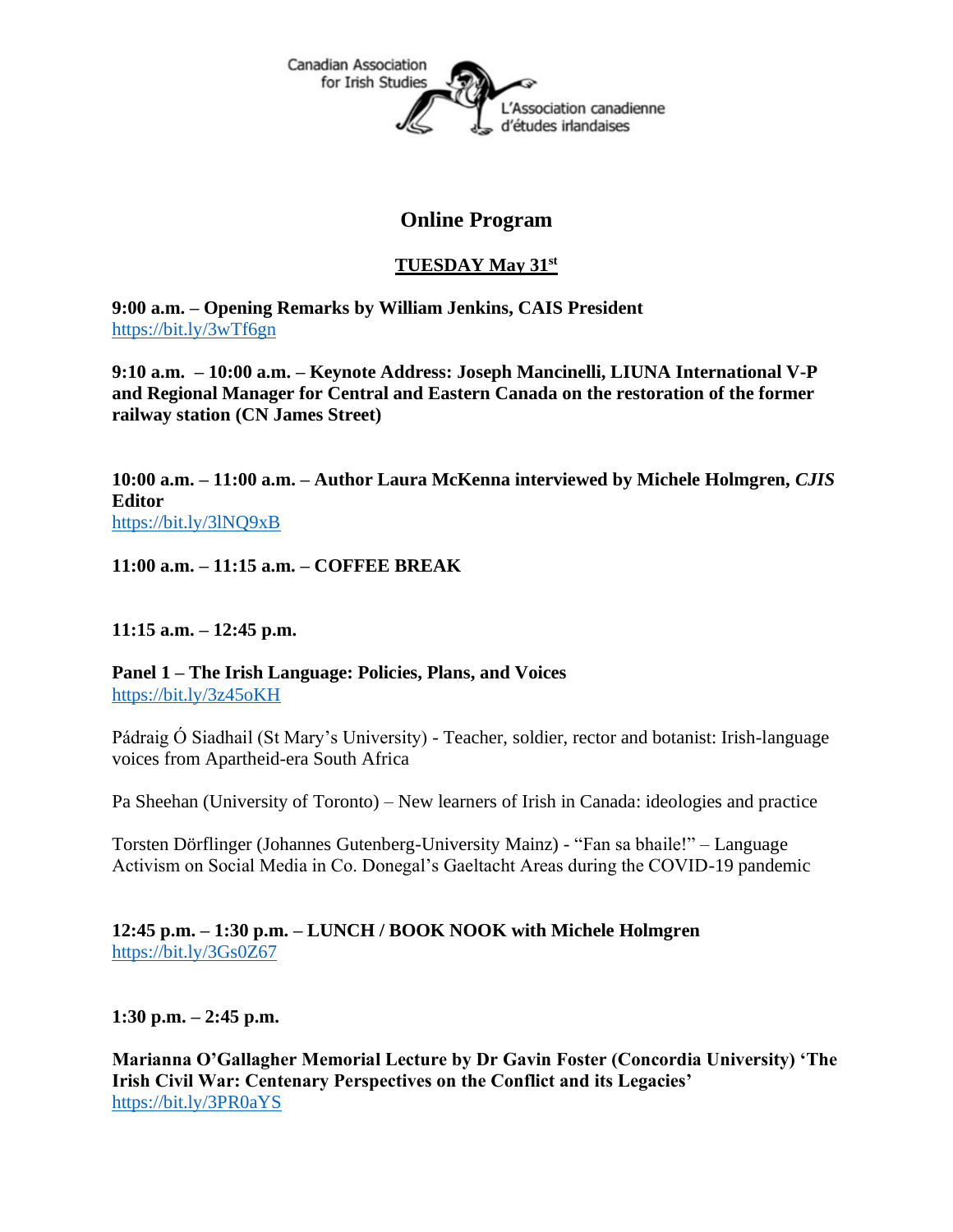

#### **2:45 p.m. – 3:00 p.m. – TEA BREAK**

#### **3:00 p.m. – 4:00 p.m.**

**Panel 2 – The Gender, Migration & Madness Project** <https://bit.ly/3NGqHWJ>

Jane McGaughey (Concordia University) - Diagnosing 'Deviant' Irish Sexualities in Canadian Lunatic Asylums, 1841-1866

Giselle Gonzalez-Garcia (Concordia University) - Irish Migration Studies & Digital History Methods: The GMM Project as a Case Study

**4:00 p.m. – 5:00 p.m.**

#### **Panel 3 – Commemorating Urban Pasts in the Irish Diaspora** <https://bit.ly/3wS51A8>

James Walsh (University of Colorado) - Naming the Unnamed in Leadville, Colorado: The Effort to Memorialize 19th Century Irish Exiles Buried in Unmarked Paupers Graves at 10,200 Feet

Paul Murphy (University of California, Berkeley) – A Global Copyright Library at the Irish Monument Park

#### **WEDNESDAY June 1st**

**9:00 a.m. – 10:15 a.m.**

**Keynote Lecture – Dr. Carolina Amador-Moreno (University of Bergen) "Historical transitions: Irish emigration and the transportation of Irish English"** <https://bit.ly/3GqwlK2>

**10:15 a.m. – 10:30 a.m. – COFFEE BREAK**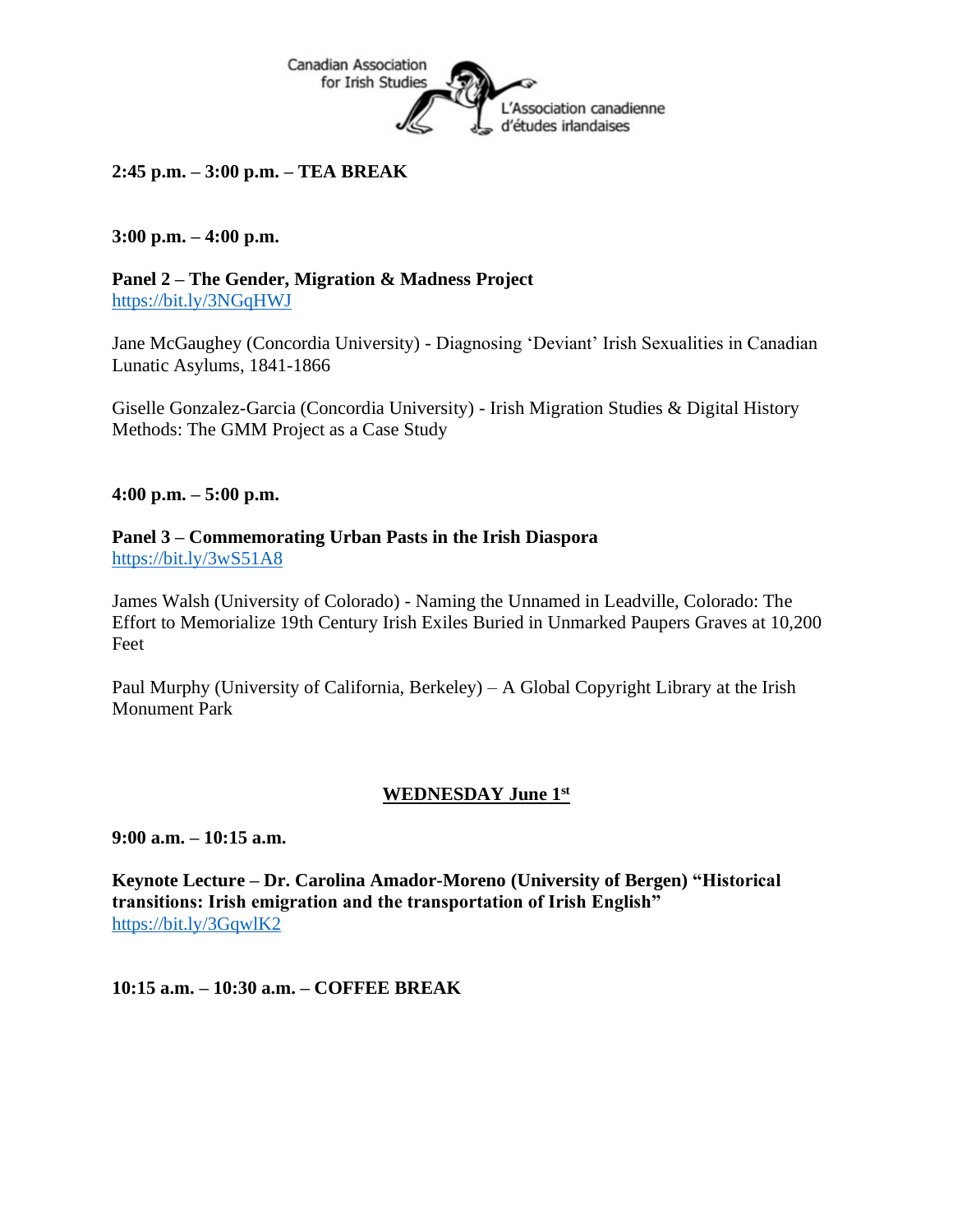

**10:30 a.m. – 12:00 p.m.**

**Panel 4 – Artistic and Literary Transitions** <https://bit.ly/3PM7CUO>

Michael A. Moir, Jr. (Georgia Southwestern State) - Weird and Wilde: Horror, Hibernicism, and Hybridity in The Picture of Dorian Gray

Aileen Ruane (Concordia University) - "Writing the corners": Feminist translation in Deirdre Kinahan's Moment and The Unmanageable Sisters

Molly-Claire Gillett (Concordia University) - 'Only a skin between me and the sea': the currach in feminist and ecocritical Irish art practice

**12:00 p.m. – 1:00 p.m. – LUNCH** 

**1:00 p.m. – 2:30 p.m. – Dr. William Jenkins hosts a discussion and Q&A Session with His Excellency Dr. Eamonn McKee, Ambassador of Ireland to Canada on "Choosing our Future, Reflections on Irish Independence 1922 - 2022"** <https://bit.ly/3LSCqQQ>

**2:30 p.m. – 4:00 p.m.**

**Panel 6 – Place, Politics, and Memory in Ireland and Irish Canada** <https://bit.ly/3z2Zd9H>

Michael Quigley (Independent Scholar) – Voices of Colonialism

William Jenkins (York University) - "Clean in person but dirty in apartment": visiting Toronto's post-famine Irish poor

Katherine L. Hull (ASI Heritage) – Under the Pavement: Kingston's 1847 Typhus Mass Grave

**4:00 p.m. – CAIS ANNUAL GENERAL MEETING** <https://bit.ly/3GoF3sx>